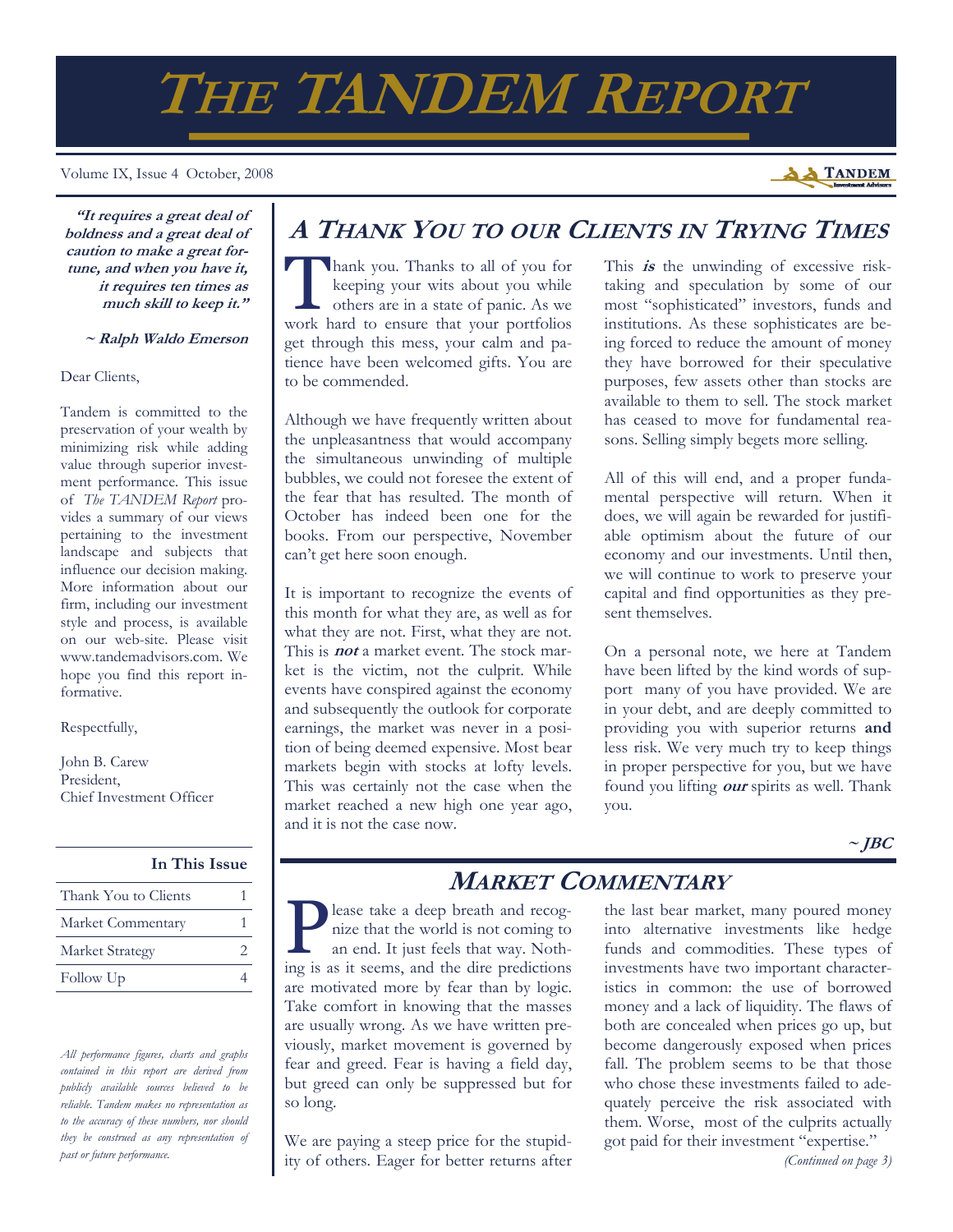# **MARKET STRATEGY**

Some say there is no playbook for this market. We vehemently disagree. Being proactive better prepares us for both the immediate and the future. In managvehemently disagree. Being proactive better prepares ing our way through this bear market , we have relied on the same philosophy, strategy and discipline we have always deployed.

**First, and most importantly, avoid emotional decisionmaking.** When the stock market experiences 1,000 point swings and 700 point drops in a day, even the most hardened portfolio managers experience emotion - even fear. For this reason, Tandem relies on a *system* rather than instinct. We can't always trust instincts, but we can trust a system we have developed and refined over time. Our system has been well documented in these pages. Suffice it to say that our research and implementation strategies rely on human input only at the final stage of the process. Analysis is automated. Our Investment Committee enters the process before implementation to be certain that the results of the system make sense. This process allows us to follow a thoughtful, proactive strategy regardless of circumstances.

Second, avoid disaster. We do not define disaster as a dramatic decline in stock price. This is a bear market that takes no prisoners. Rather, we define disaster as a company that ceases to exist. Before the Treasury unveiled its TARP plan, we recognized the potential for companies to fail. Accordingly, we identified all those in our portfolio that we felt might be at risk of at least the *perception* of failure and drew a line in the sand - a price through which we would not allow the stock price to fall without us selling it. This strategy has worked well for us. It allowed time for certain companies like Wells Fargo and BB&T to show their strength, while getting us out of others like American Express that do not have access to the Treasury's capital. Thus far, we have avoided disasters.

**Make certain reserves are safe.** Over the course of the last year or so, we have been regular sellers of corporate bonds. On the rare occasions where we have actually purchased bonds, they have been U.S. Treasury issues of very short maturities. As for money market, we have moved all cash assets into money market funds that either invest only in U.S. government obligations or are guaranteed by the U.S. government. We did this before any money market funds disclosed troubles. We sensed there could be trouble, and this is not a time to take chances with reserves.

**Have the courage to sell what needs to be sold.** As we discussed in the last issue, buy and hold is not a useful strategy. Having the courage to be wrong is essential. In this market, no sale has yet been proven wrong, but we can't know where the bottom is. If a stock deteriorates fundamentally, it must be sold. Period. As a result, we entered the month of October with very high levels of cash - not because we were prescient and decided to raise cash levels. Rather, it was because we followed our discipline.

**Have the courage to buy what needs to be bought.** Thus far, buyers have not been rewarded. Stocks are on sale, and there are many great values out there. This is a time to be selective, and buy only those stocks that we have extreme confidence in and that fit our view of the other side of the bear market.

**Anticipate what a recovery may look like, and structure a portfolio accordingly.** The world has changed dramatically in unforeseeable ways the last few months, and the changes will be lasting. Federal Governments and Central Banks around the globe are pumping trillions of dollars into economies to support a crumbling financial system. Governments are now stakeholders in banks and insurance companies, and likely in our homes very soon. There is reason to believe they will expand their activism to other industries as well. While these steps may have been necessary and helpful in the short-run, the long-term usefulness of such intervention is questionable.

To fund this massive intervention, governments will have to borrow nearly unprecedented sums of money through the issuance of bonds. With the market anticipating this flood of new debt, interest rates will have to head higher, perhaps much higher. Otherwise, it may prove difficult to entice investors to buy these instruments. This means, as we have said in the past, bonds remain unattractive. Remember that bond prices fall as interest rates rise, and vice versa.

So with the world awash in new debt, economies around the world in recession (or worse) and interest rates headed higher in the future, growth is likely to be challenging for all but the very best companies. We believe our system, TVM, identifies these companies.

In our view, two categories of stocks will perform well when the stock market turns. First, the companies that were subject to indiscriminate selling as a result of hedge fund liquidations should snap back quickly and dramatically. The bad news is that we own some of these. The good news is also that we own some of these. We expect them to return to more realistic valuations, and if we don't buy them before the turn, at least we will still benefit by owning them already.

The second category that we believe will do well over time, in light of the new environment, consists of those companies that control their own destiny and do not require a buoyant economic environment or government largesse. These are the companies that have consistently increased earnings and dividends throughout all sorts of economies.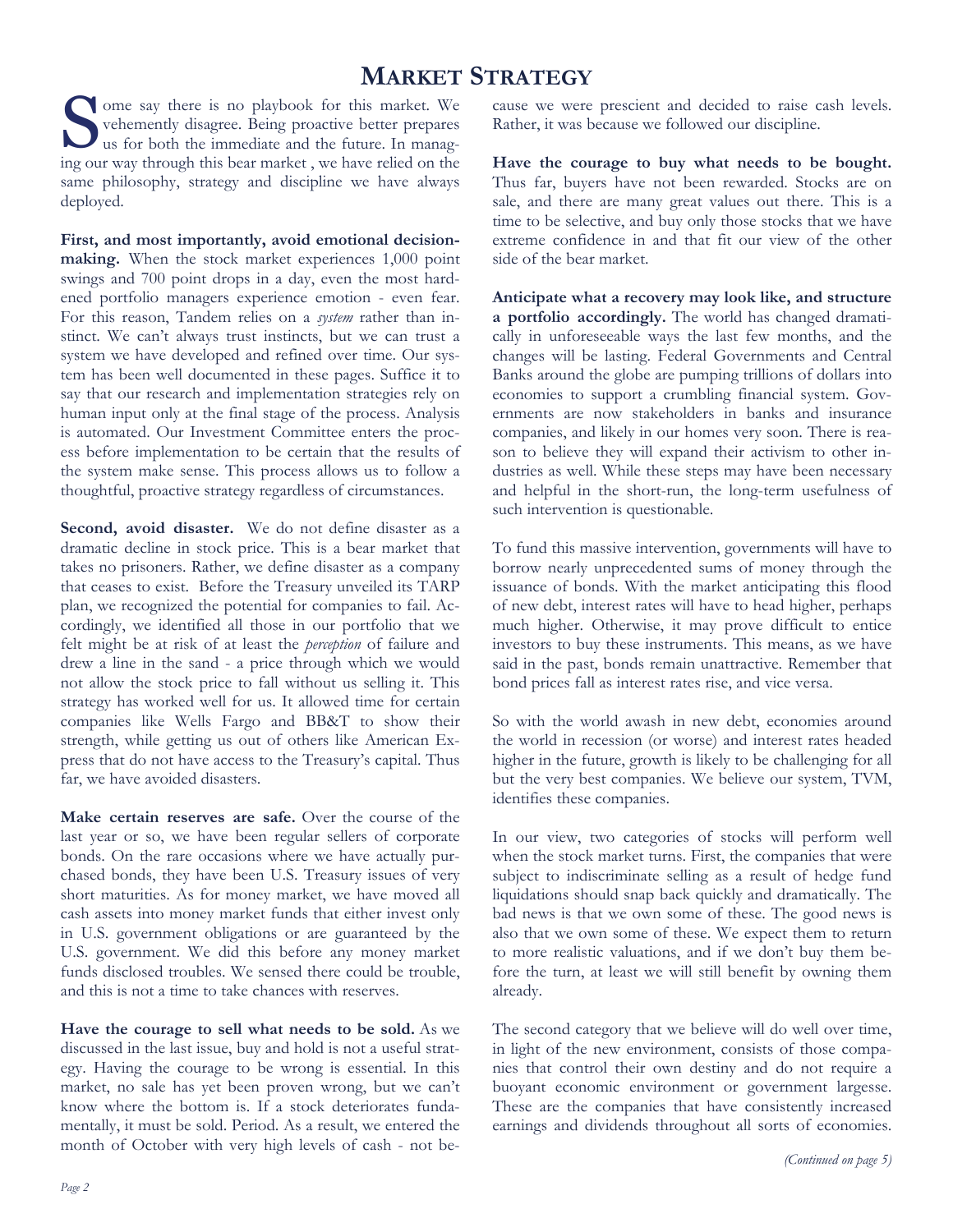## **MARKET COMMENTARY (CONTINUED)**

#### *(Continued from page 1)*

If you want to see what asset bubbles look like, see the accompanying chart at the bottom of the page. Nearly anything hedge funds collectively touched has experienced bubble-like symptoms. Emerging markets, credit markets and commodities all popular with the hedge fund crowd, experienced dramatic ascents, followed most recently by precipitous declines. As illiquid (meaning hard to sell), leveraged (meaning bought with borrowed money) assets fall in price, lenders start to want their money back, or at least more collateral. Since stocks were not in a bubble and are typically less leveraged and far more liquid, they were the best asset these speculators could sell. Unfortunately, when dealing with the unwinding of massive debt, selling begets more selling. And here we find ourselves.

It would be unfair of us to singularly blame hedge funds. What is fair to find fault with, and we have done so for years, is the widespread risk-ignorance of investment professionals, banks and governments around the globe. Their folly has put us all in the middle of a giant mess. Bear Stearns, Fannie Mae, Freddie Mac, AIG, and Lehman Brothers are all essentially gone. These are not reassuring events, to be sure. In order for Capitalism to work, flawed institutions must fail. These entities borrowed more money than they could repay. They were houses of cards. Others will likely fail as well, as we have predicted. The world will go on. As competition shrinks, strong institutions take market share and profit as a result of their competitors' misfortune. It will not be different this time. It never is.

Navigating through the rubble is easier than navigating while the bombs are still falling. You expect us to do both, and you should. We believe that we have been mindful of risk all along, and that our holdings are not likely to fall prey to the troubles of the day. Certainly share prices are suffering, but good businesses will be able to withstand the environment. Companies that have relied on debt are now having trouble financing their needs. We will continue to do our best to avoid these. Banks are now obligated to the Federal Government. Other industries may well follow suit. We grudgingly applaud the actions taken thus far, but are uncomfortable with the long-term ramifications of the U.S. Treasury as shareholder. The landscape is clouded. Nonetheless, we will continue to be guided by our principles as we navigate.

For the time being, there is no asset class that is working. Panicked investors are literally selling everything and fleeing to the safety of U.S. Treasury Bills. Yields on T-Bills briefly became negative in September, as investors were willing to accept a loss on their money as long as they were able to be sure they got *most* of it back. We are reminded of the old adage about throwing the baby out with the bath water.

Eventually the forced selling will be done. There are already values in the marketplace that make us salivate. However, there has yet to be reward for those brave enough to venture in. For our part, buying this month has been a bit like trying to catch a falling spear. It looks doable, but it might be easier to just pick it up off the ground.

Our Market Commentary column is typically more about details and less about adages. Forgive us, but we believe that psyche is more important at the moment. It is our hope that when reason is restored, as it certainly will be, we will find a world that adequately prices risk - a world that makes sense. This may be asking a lot, but we are hopeful.

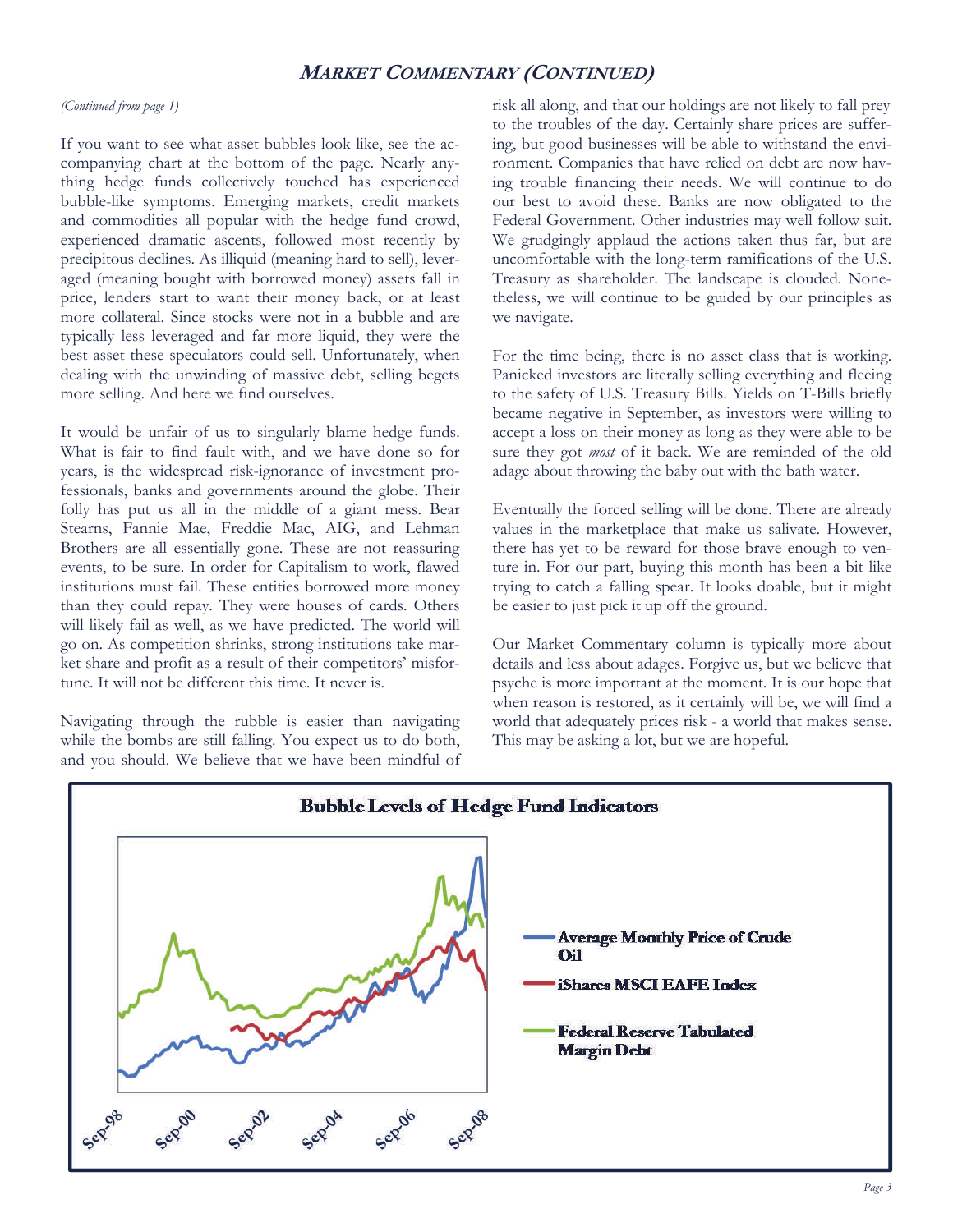# **FOLLOW-UP ON PREVIOUS PROCLAMATIONS**

W e thought it might be fun, and even a little scary, to review some of the bolder pronouncements we have made in these pages over the years. As you will see, we didn't cherry-pick. We have below a sample of both our best and worst from **The TANDEM Report**. Enjoy.

## **July, 2004**

In "Market Commentary - Does the Reward Justify the Risk?", we wrote:

*"We simply suggest that, in light of the uncertainties surrounding us, the wise investor will be well served to take more appropriate risks."* 

In one of our many commentaries about investors' unhealthy fondness of risk, it appears we were right, but a bit early.

### **April, 2005**

In "Commentary: Supply, Demand and the Wisdom of a Child", John wrote about a conversation with his then 11 year old son about the price of oil:

*"He explained that he could not predict when, exactly, that higher prices would make oil producers increase supply and buyers decrease demand. Whenever supply is once again greater than demand, prices will come down."* 

We need to hire that boy.

From the same issue, in "Market Analysis: What's an Investor to do?", we wrote:

*"While most of the economic and political news leaves room for improvement, patience with good stocks is advised. Remember, history tells us that the best time to buy is when everyone else is selling"* 

A little early on the call, perhaps?

### **October, 2005**

In "Market Commentary: The Market Withstands Much, Moves Little", we wrote:

*"Stocks may remain undervalued for the foreseeable future, but we are convinced that this is a great opportunity to be a growth stock investor. Time will tell."* 

Time did. Boy we did miss that one.

From the same issue, in "The Diminishing Risk Premium", we wrote:

*"Our findings indicate a decline in investor demand to be compensated for greater risk. Why? Perhaps there is a feeling of safety in numbers. Situations such as this rarely end well."* 

Utter brilliance on our part.

### **January, 2006**

In "Market Commentary: What Will Cause a Sustained Advance? A Change in Asset Allocation Would Help", we wrote:

*"...the market suffers from a lack of demand for stocks among investors. The most troubling aspect of this development is that investors have traded the liquidity of stocks for investments that are not easily sold. This has two potential consequences. First, because alternative investments are illiquid, it is difficult to quickly reallocate to stocks. Second, when these alternative investments become less attractive to investors, their illiquidity can lead to an ugly exodus."* 

We underestimated the impact on the stock market.

#### **January, 2007**

In his "Commentary: I just Don't Get it", John wrote: *"What I really don't understand are the risks seemingly sophisticated investors are willing to take in the name of diversification and risk reduction."* 

*"...allocations to U.S. equities are down to about 25%, while alternative investments are nearing 50% of a typical portfolio and headed higher. No wonder the stock market has had a tough decade. It seems everyone is leaving it. But even more startling is the way these bright investors are crowding into alternatives."* 

*"The returns being realized in alternative investments today are ...no more sustainable than the returns of the tech bubble.."* 

*"...I do not take issue with alternative investments. What I do take issue with is investing in an asset class…that is exploding in unsustainable popularity without contemplating the added risk."* 

*"The firms that develop and manage these alternative investments will no doubt create great wealth - for themselves. Only a fortunate few will realize any lasting benefit from passive participation in these instruments."* 

Clearly one of our better issues.

#### **July, 2008**

In "Market Commentary", we wrote:

*"While a recession is a possibility, we view the greater concern to be the likelihood of inflation if interest rates remain this low…Of course, we still have to get through the current credit crisis before the Fed can start raising rates. And that could get uglier before it gets better."* 

Apparently, a whole lot uglier. We didn't foresee October.

We hope you enjoyed this piece. Don't look for it again anytime soon. It is tough on the ego. For the most part, we have been consistent, and correct. It took a good deal longer than we had expected for things to come around to our way of thinking, and because it took so long, the pain has been more widespread than we envisioned. However, we hold to our conviction that the stock market is a victim, not the culprit.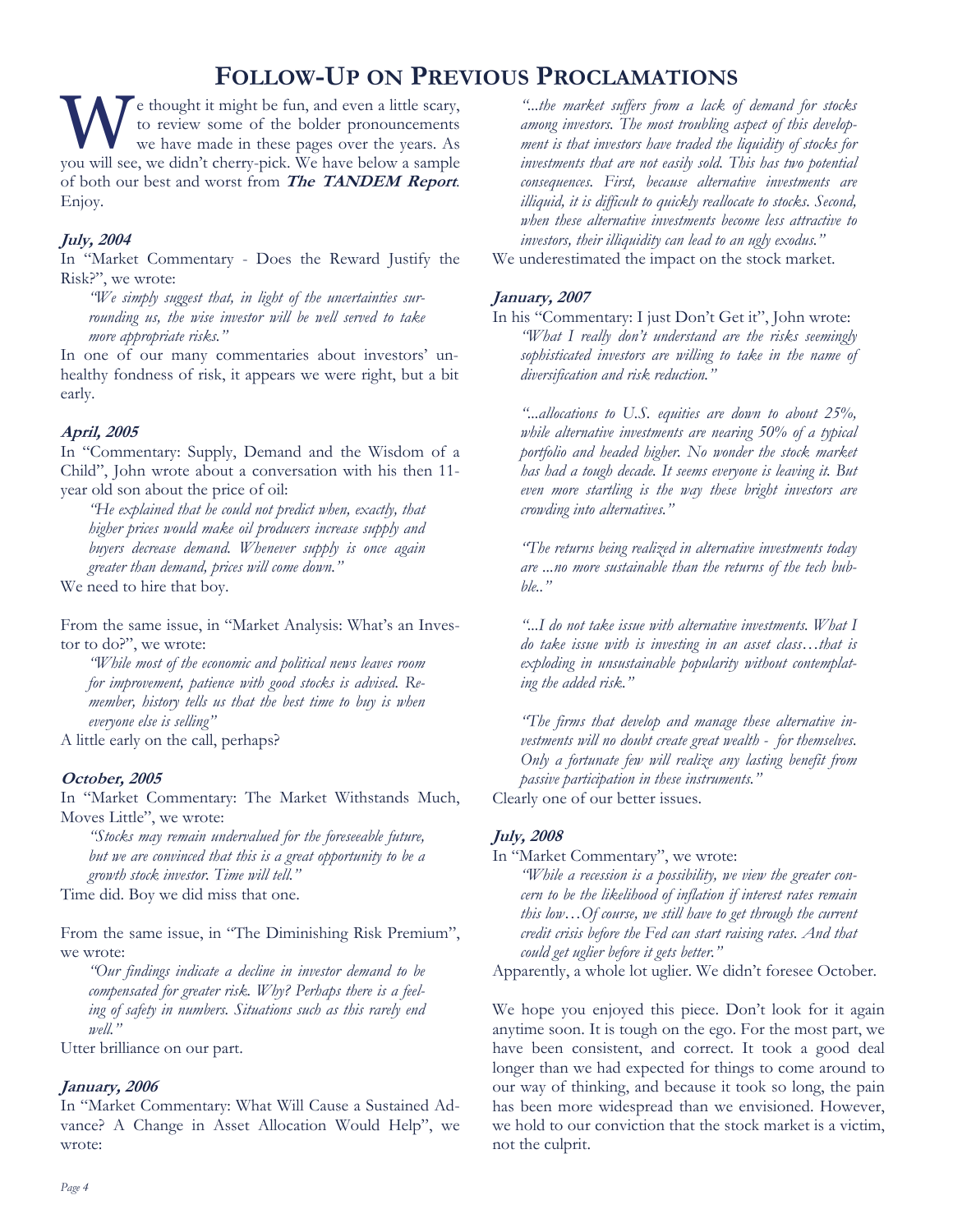## **MARKET STRATEGY (CONTINUED)**

#### *(Continued from page 2)*

These are the companies that stand out amongst their competitors and have strong and capable management teams in place.

**Earnings growth matters.** The chart below shows the amazingly strong correlation between the price of the S&P 500 and the earnings of the companies that make up the index. The same correlation holds for individual stocks. TVM identifies companies with a record of consistent earnings growth. It is our conviction, and history bears this out, that in the short-run, stocks trade for a variety of reasons (emotion among them), but that in the long-run, stocks trade where their earnings take them.

We have positioned our portfolios to benefit if we are right about these two categories, but we haven't bet the ranch. We continue to be selective and avoid the temptation to "be a hero" and call a bottom. We stick to our discipline and buy what needs to be bought.

**Dividend growth, not dividend yield, matters.** Some investors prefer stocks that pay a high dividend. While there is nothing inherently wrong with this strategy, we do not subscribe to it. First, a quick refresher. Most stocks have two components of potential shareholder reward: share price appreciation and dividend payments. Dividend yield is the dollar amount of the annual dividend payment divided by the price of the stock. With that in mind let us know compare investing for dividend yield versus dividend growth.

A company like Consolidated Edison has a relatively high

dividend yield (5.9% as of this writing). In 1998, it also had a somewhat enticing dividend yield of 4.1%, when it paid a \$2.12 dividend and it stock price was about \$52. In the ten years that followed, Con Ed raised its dividend every year, but only by meager amounts. Had you bought a share of Con Ed for \$52 in 1998, the dividend today (\$2.34) would make your yield on cost (what you paid for it) 4.5%.

However, had you bought a share of T. Rowe Price in 1998, you might have paid about \$15. Your dividend at the time would have been \$0.178, for an unimpressive yield of 1.2%. The current dividend yield at the end of September, 2008 was only 1.8%. However, the dividend today has increased to \$0.96 - a 439% increase. If you held on to the stock, your yield on cost would be 6.4%. You would have forgone income in the early years had you invested in T. Rowe Price instead of Con Ed, but your patience would have been handsomely rewarded because your income now would be greater.

There is another reason to invest for dividend growth. Using the example above, the 10-year price appreciation for Con Ed was –17.8%, while the 10-year appreciation for T. Rowe Price was +265.6%. We believe, just like earnings growth, that there is a strong correlation between dividend growth and price appreciation. If for no other reason, healthy companies grow earnings and dividends and their share price reflects this strength over time.

**Be proactive and stick to your plan.** It is essential that investors stick to a tried and true discipline, rather than reacting to greed and fear. This market is challenging. So was the tech bubble, the recession and bear market that followed 9/11, and so on. We must be patient.